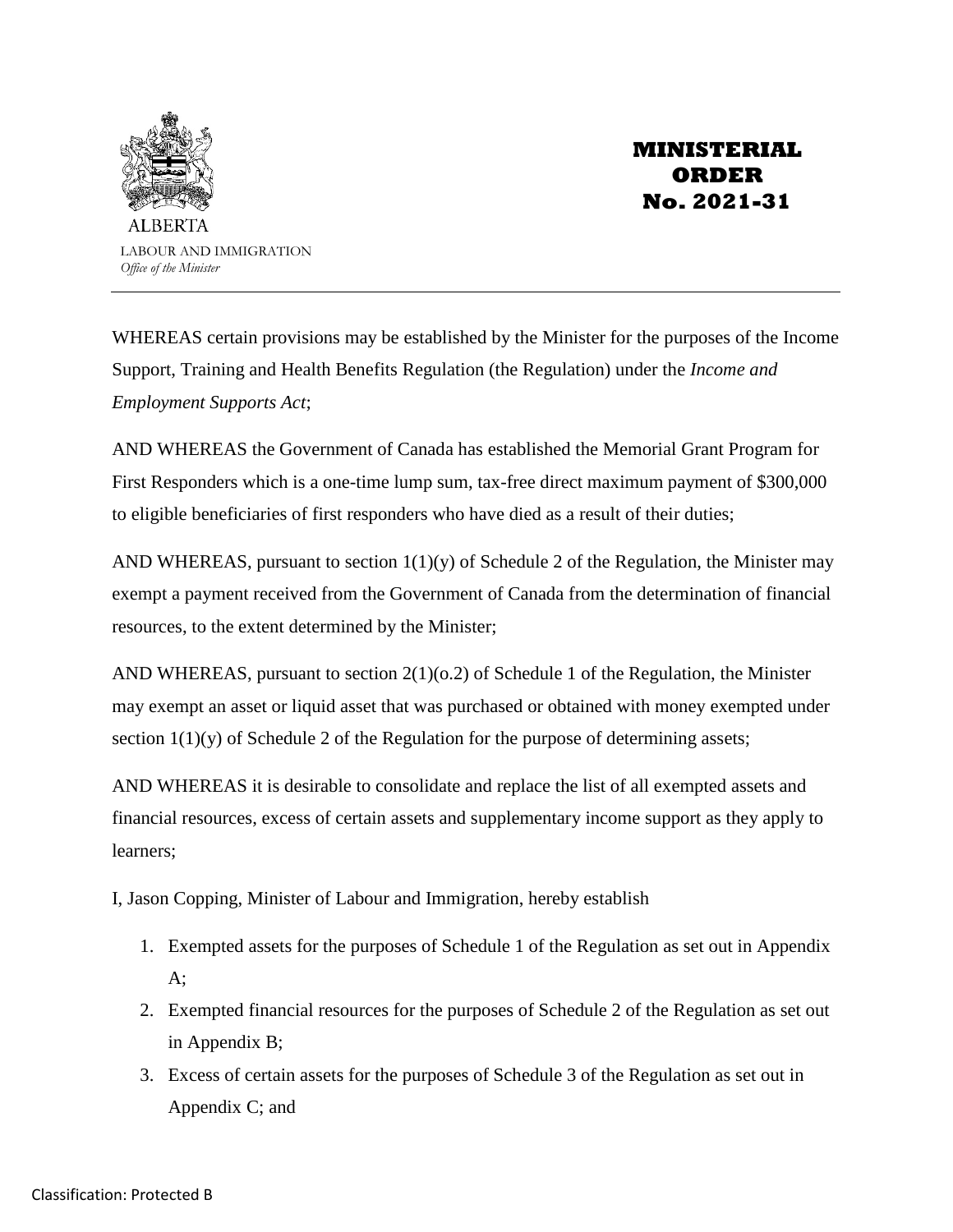4. The amounts or values of supplementary income support payments or allowances and the frequency with which the payment or allowance may be provided for the purposes of Schedule 4 of the Regulation as set out in Appendix D.

Ministerial Order No. 2021-09 is hereby repealed.

DATED at Edmonton, Alberta this  $\frac{10}{2}$  day of  $\frac{5}{2}$  June  $\frac{10}{2}$ , 2021.

 $\mathbb{Z}$ 

 Jason Copping Minister of Labour and Immigration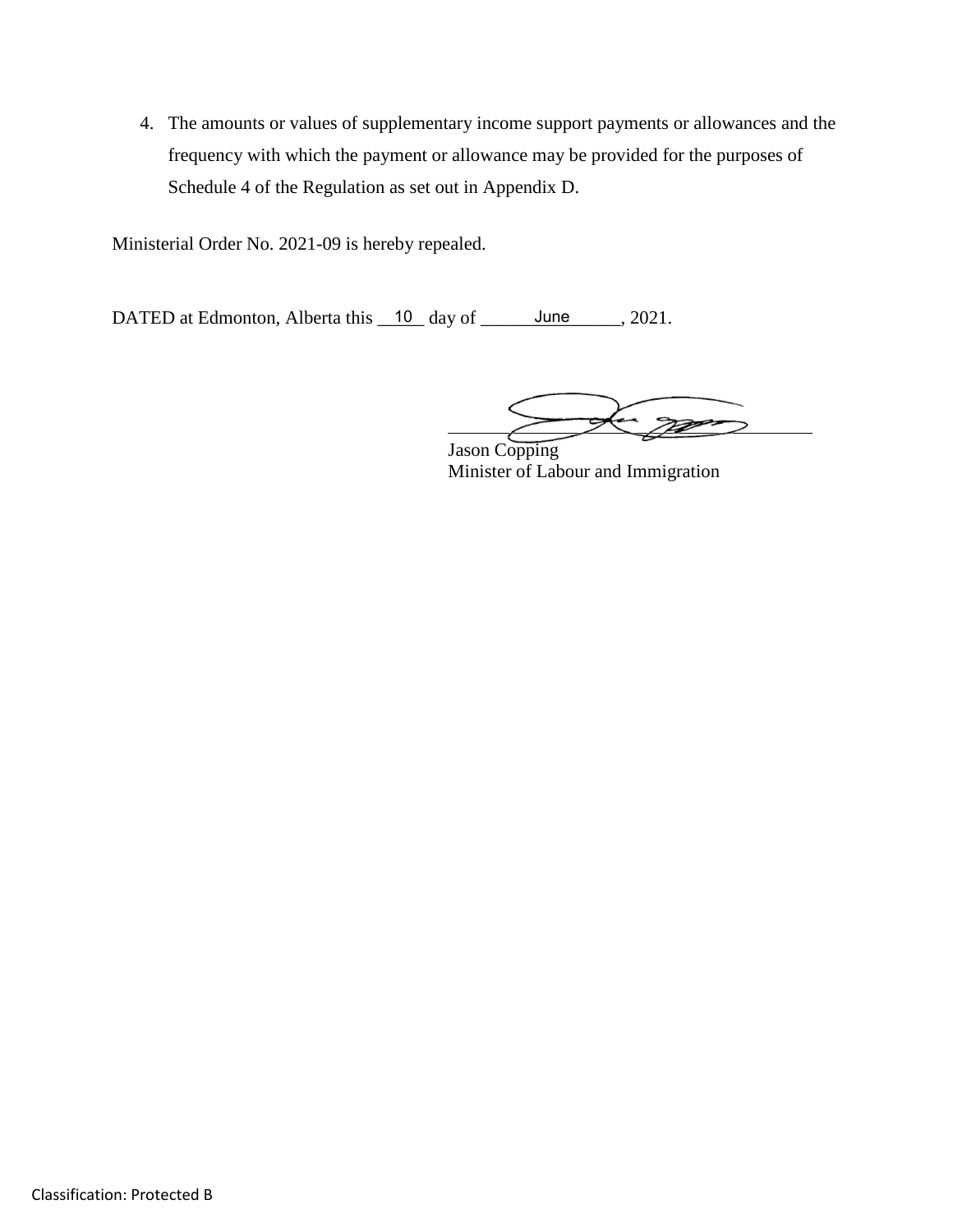# **APPENDIX A**

#### **Income Support, Training and Health Benefits Regulation Schedule 1 – Exempt Assets**

| <b>Exempt Asset</b>                                                                       | <b>Section</b> | <b>Rate/Type of Payment</b>                                                                                                                                                                                                                                                                                                                                                                                                                                                                                                                                                                                                                                                                                                                                                                                                                                                                                                                                                                                                                                                                                                                                                                                                                                                                                                                                                                                                |
|-------------------------------------------------------------------------------------------|----------------|----------------------------------------------------------------------------------------------------------------------------------------------------------------------------------------------------------------------------------------------------------------------------------------------------------------------------------------------------------------------------------------------------------------------------------------------------------------------------------------------------------------------------------------------------------------------------------------------------------------------------------------------------------------------------------------------------------------------------------------------------------------------------------------------------------------------------------------------------------------------------------------------------------------------------------------------------------------------------------------------------------------------------------------------------------------------------------------------------------------------------------------------------------------------------------------------------------------------------------------------------------------------------------------------------------------------------------------------------------------------------------------------------------------------------|
| Asset purchased<br>with money<br>from these types<br>of payments                          | 2(1)(0.2)      | 1986-1990 Hepatitis C Settlement Agreement other than:<br>$\bullet$<br>(A) under section 4.02 of the Agreement for loss of income, or<br>(B) under section 6.01 of the Agreement for loss of support<br>resulting from the death of the infected person.<br>Pre-1986/Post-1990 Hepatitis C Settlement Agreement;<br>$\bullet$<br>Government of a province or territory of Canada as compensation<br>$\bullet$<br>for a member of the household unit having been infected with the<br>HIV virus through the blood supply;<br>Received by a member of a household unit as a common<br>$\bullet$<br>experience payment or as an independent assessment process<br>payment under the Indian Residential Schools Settlement<br>Agreement;<br>Roth/Fifield Class Action Settlement Agreement from the<br>$\bullet$<br>Government of Alberta;<br>A Slave Lake Wildfire Relief Payment or a payment under the<br>$\bullet$<br>Emergency Accommodation Program to persons subject to the<br>mandatory evacuation order issued by the Alberta Emergency<br>Management Agency in May 2011;<br>Japanese Canadian Redress Agreement;<br>٠<br>Extraordinary Assistance Plan;<br>٠<br>Disaster Recovery Program compensation made by the<br>$\bullet$<br>Government of Alberta in accordance with section 4 of the Disaster<br>Recovery Regulation for the June 2013 floods;<br>Huronia Regional Centre Settlement payments;<br>$\bullet$ |
| Assets and<br>liquid assets<br>purchased with<br>money from<br>these types of<br>payments | 2(1)(0.2)      | <b>Agricultural Benefits Settlement Agreement</b><br>$\bullet$<br>Government of Canada - Grazing Leases Specific Claim - Piikani<br>$\bullet$<br><b>First Nation</b><br>Government of Canada - Blood Tribe Mismanagement of Assets<br>$\bullet$<br>Specific Claim Settlement Agreement - Blood Band<br>Government of Canada - Treaty 8 Lands and Benefits Claim<br>$\bullet$<br>Settlement Agreement - Lubicon Lake Band No. 453<br>Government of Canada - Missanabie Cree First Nation Treaty Land<br><b>Entitlement Settlement Agreement</b><br>Government of Canada – Raymond Michael Toth v. Her Majesty<br>$\bullet$<br>the Queen Class Action Final Settlement Agreement<br>Government of Canada – Ross, Roy and Satalic v. Her Majesty the<br>$\bullet$<br>Queen Class Action Final Settlement Agreement<br>Government of Canada - Sixties Scoop Settlement Agreement<br>$\bullet$<br>Government of Canada - Garry Leslie Mclean, Roger Augustine,<br>$\bullet$<br>Claudette Commanda, Angela Elizabeth Simone Sampson,<br>Margaret Anne Swan And Mariette Buckshot v. Her Majesty the<br>Queen Class Action Final Settlement Agreement                                                                                                                                                                                                                                                                             |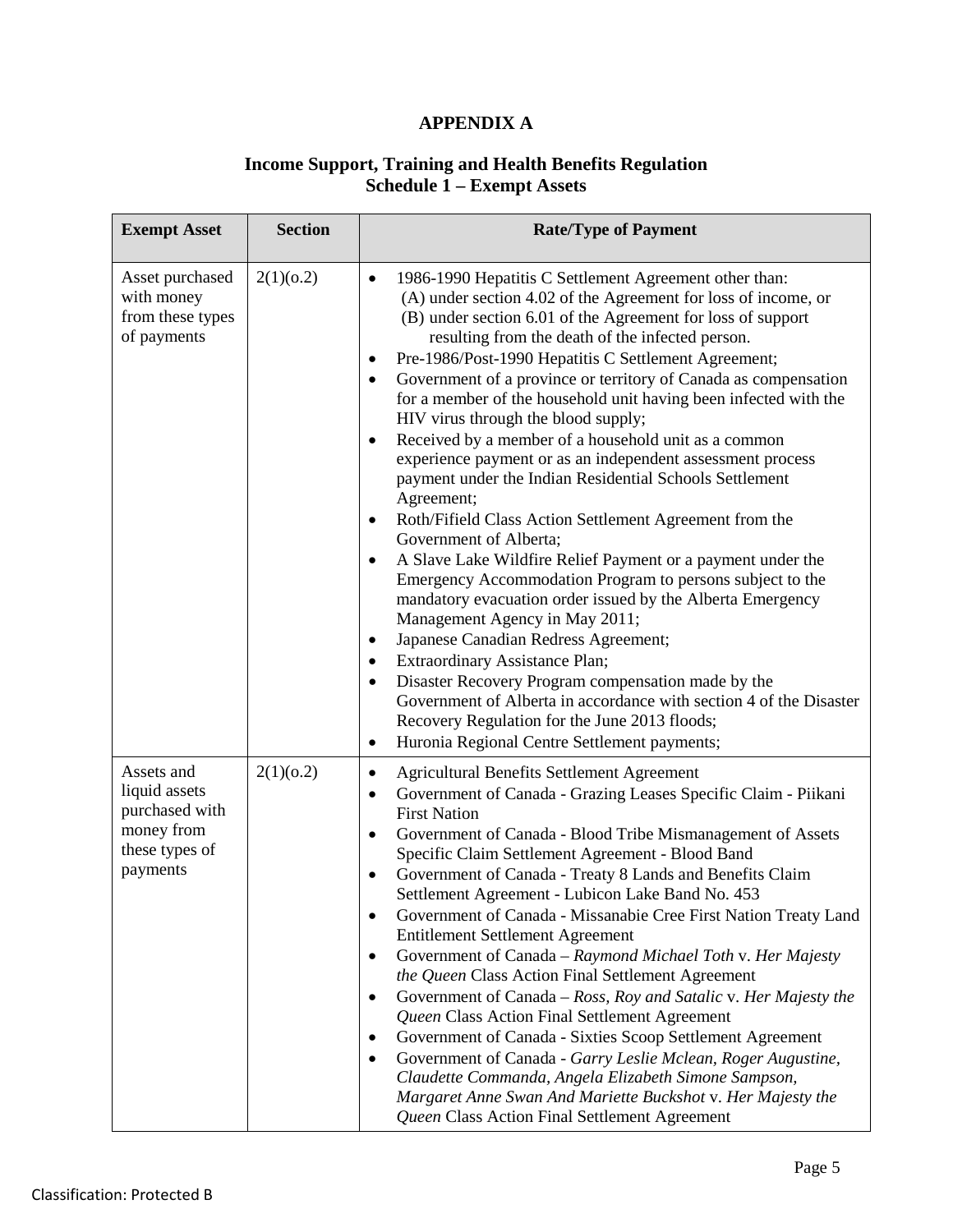| <b>Exempt Asset</b> | <b>Section</b> | <b>Rate/Type of Payment</b>                                                                                                                                                                                                                                                                                                                                                                                                                                                                                                                                                                                 |
|---------------------|----------------|-------------------------------------------------------------------------------------------------------------------------------------------------------------------------------------------------------------------------------------------------------------------------------------------------------------------------------------------------------------------------------------------------------------------------------------------------------------------------------------------------------------------------------------------------------------------------------------------------------------|
|                     |                | Government of Canada – Canada Emergency Response Benefit<br>Government of Canada – Canada Emergency Student Benefit<br>Government of Alberta - Alberta Child and Family Benefit<br>Government of Canada – COVID-19 one-time disability payment<br>(2020)<br>Government of Alberta – Heroes' Fund<br>$\bullet$<br>Government of Canada – Enoch Cree Nation Yekau Lake Bombing<br>Range Settlement Agreement<br>Government of Alberta – COVID self-isolation payment<br>$\bullet$<br>Government of Alberta – Critical Worker Benefit<br>Government of Canada - Memorial Grant Program for First<br>Responders |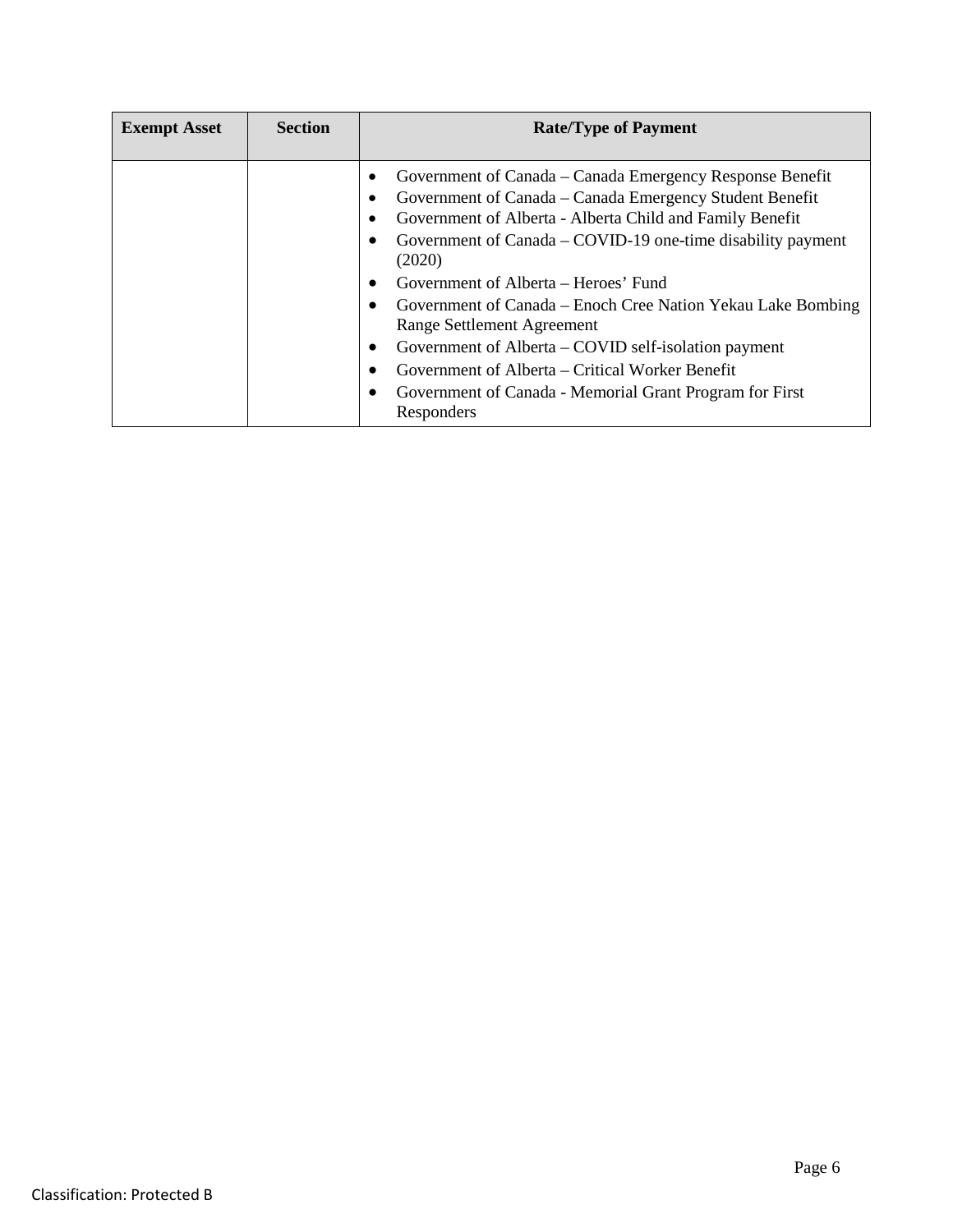# **APPENDIX B**

#### **Income Support, Training and Health Benefits Regulation Schedule 2 – Exempt Financial Resources**

| <b>Exempt Financial Resources</b>                                                                                    | <b>Section</b> | <b>Rate/Amount of Payment</b>                                                                                                                                   |
|----------------------------------------------------------------------------------------------------------------------|----------------|-----------------------------------------------------------------------------------------------------------------------------------------------------------------|
| Government of Alberta – Direct to<br><b>Tenant Rent Supplement Program</b>                                           | 1(1)(j)        | 100% of the payment.                                                                                                                                            |
| Award or prize                                                                                                       | 1(1)(p)        | Maximum amount of \$3,500 in a 12 month<br>period from August 1 to July 31.                                                                                     |
| Cash gifts                                                                                                           | 1(1)(q)        | • Maximum of \$900 per year for each<br>member of the household.<br>• 100% of the payment(s) issued by<br>charitable organizations for the June 2013<br>floods. |
| <b>Agricultural Benefits Settlement</b><br>Agreement                                                                 | 1(1)(r)        | 100% of the payment                                                                                                                                             |
| Government of Canada - Grazing Leases<br>Specific Claim - Piikani First Nation                                       |                |                                                                                                                                                                 |
| Government of Canada - Blood Tribe<br>Mismanagement of Assets Specific<br>Claim Settlement Agreement - Blood<br>Band |                |                                                                                                                                                                 |
| Government of Canada - Treaty 8 Lands<br>and Benefits Claim Settlement<br>Agreement - Lubicon Lake Band No.<br>453   |                |                                                                                                                                                                 |
| Government of Canada - Missanabie<br>Cree First Nation Treaty Land<br><b>Entitlement Settlement Agreement</b>        |                |                                                                                                                                                                 |
| Government of Canada - Enoch Cree<br>Nation Yekau Lake Bombing Range<br>Settlement Agreement                         |                |                                                                                                                                                                 |
| <b>Duncan First National Land Settlement</b><br>Claim                                                                | 1(1)(s)        | \$1,000.                                                                                                                                                        |
| O'Chiese First Nations Land Settlement<br>Claim                                                                      |                | \$5,000 for every adult and \$5,000 in trust for<br>every child.                                                                                                |
| <b>Bigstone Cree Nation and Peerless Trout</b><br>First Nation Treaty 8 Land Settlement                              |                | \$3,500 for every adult and \$3,500 in trust for<br>every child.                                                                                                |
| Mikisew Cree First Nation Settlement<br>Agreement                                                                    |                | \$10,000 for every adult and \$10,000 in trust<br>for every child.                                                                                              |
| 1986-1990 Hepatitis C Settlement<br>Agreement                                                                        | 1(1)(x)        | 100% of the payment other than:                                                                                                                                 |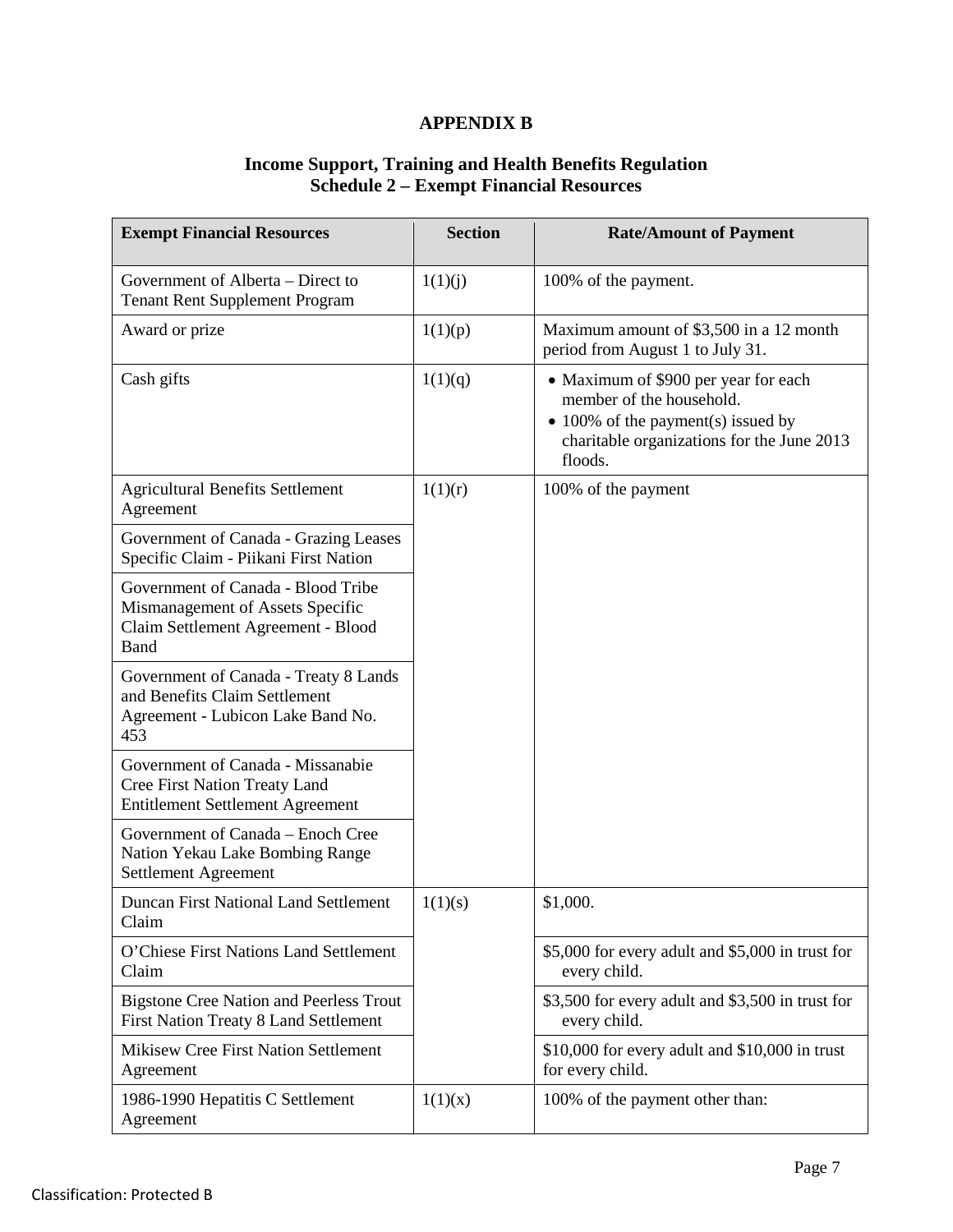| <b>Exempt Financial Resources</b>                                                                                                                                                                                                             | <b>Section</b> | <b>Rate/Amount of Payment</b>                                                                                                                                                                                                                                               |
|-----------------------------------------------------------------------------------------------------------------------------------------------------------------------------------------------------------------------------------------------|----------------|-----------------------------------------------------------------------------------------------------------------------------------------------------------------------------------------------------------------------------------------------------------------------------|
|                                                                                                                                                                                                                                               |                | A payment under section 4.02 of the<br>$\bullet$<br>Agreement for loss of income, or<br>A payment under section 6.01 of the<br>Agreement for loss of support resulting<br>from the death of the infected person.<br>These are not considered exempt financial<br>resources. |
| Pre-1986/Post-1990 Hepatitis C<br>Settlement Agreement                                                                                                                                                                                        |                | 100% of the payment.                                                                                                                                                                                                                                                        |
| Government of a province or territory of<br>Canada - HIV Virus                                                                                                                                                                                |                | 100% of the payment for a member of the<br>household unit having been infected with the<br>HIV virus through the blood supply.                                                                                                                                              |
| <b>Indian Residential Schools Settlement</b><br>Agreement                                                                                                                                                                                     |                | 100% of the common experience payment or<br>an independent assessment process payment.                                                                                                                                                                                      |
| Japanese Canadian Redress Agreement                                                                                                                                                                                                           |                | 100% of the payment.                                                                                                                                                                                                                                                        |
| <b>Extraordinary Assistance Plan</b>                                                                                                                                                                                                          |                | 100% of the payment.                                                                                                                                                                                                                                                        |
| Huronia Regional Centre Land Claims<br><b>Settlement Harm Done Payments</b>                                                                                                                                                                   |                | 100% of the payment.                                                                                                                                                                                                                                                        |
| Government of Canada - Raymond<br>Michael Toth v. Her Majesty the Queen<br><b>Class Action Final Settlement</b><br>Agreement                                                                                                                  |                | 100% of the payment.                                                                                                                                                                                                                                                        |
| Government of Canada – $Ross$ , $Roy$ and<br>Satalic v. Her Majesty the Queen Class<br><b>Action Final Settlement Agreement</b>                                                                                                               |                | 100% of the payment.                                                                                                                                                                                                                                                        |
| Government of Canada - Sixties Scoop<br>Settlement Agreement                                                                                                                                                                                  |                | 100% of the payment.                                                                                                                                                                                                                                                        |
| Government of Canada - Garry Leslie<br>Mclean, Roger Augustine, Claudette<br>Commanda, Angela Elizabeth Simone<br>Sampson, Margaret Anne Swan And<br>Mariette Buckshot v. Her Majesty the<br>Queen Class Action Final Settlement<br>Agreement |                | 100% of the payment.                                                                                                                                                                                                                                                        |
| Government of Alberta - Roth/Fifield<br><b>Class Action Settlement Agreement</b>                                                                                                                                                              |                | Varying amounts.                                                                                                                                                                                                                                                            |
| Government of Alberta – Siksika Land<br>Settlement Claim re Bassano Dam                                                                                                                                                                       | 1(1)(y)        | \$1,500.                                                                                                                                                                                                                                                                    |
| Government of Alberta – Maintenance                                                                                                                                                                                                           |                | 100% of the payment for the maintenance<br>costs of a person to whom a member of the                                                                                                                                                                                        |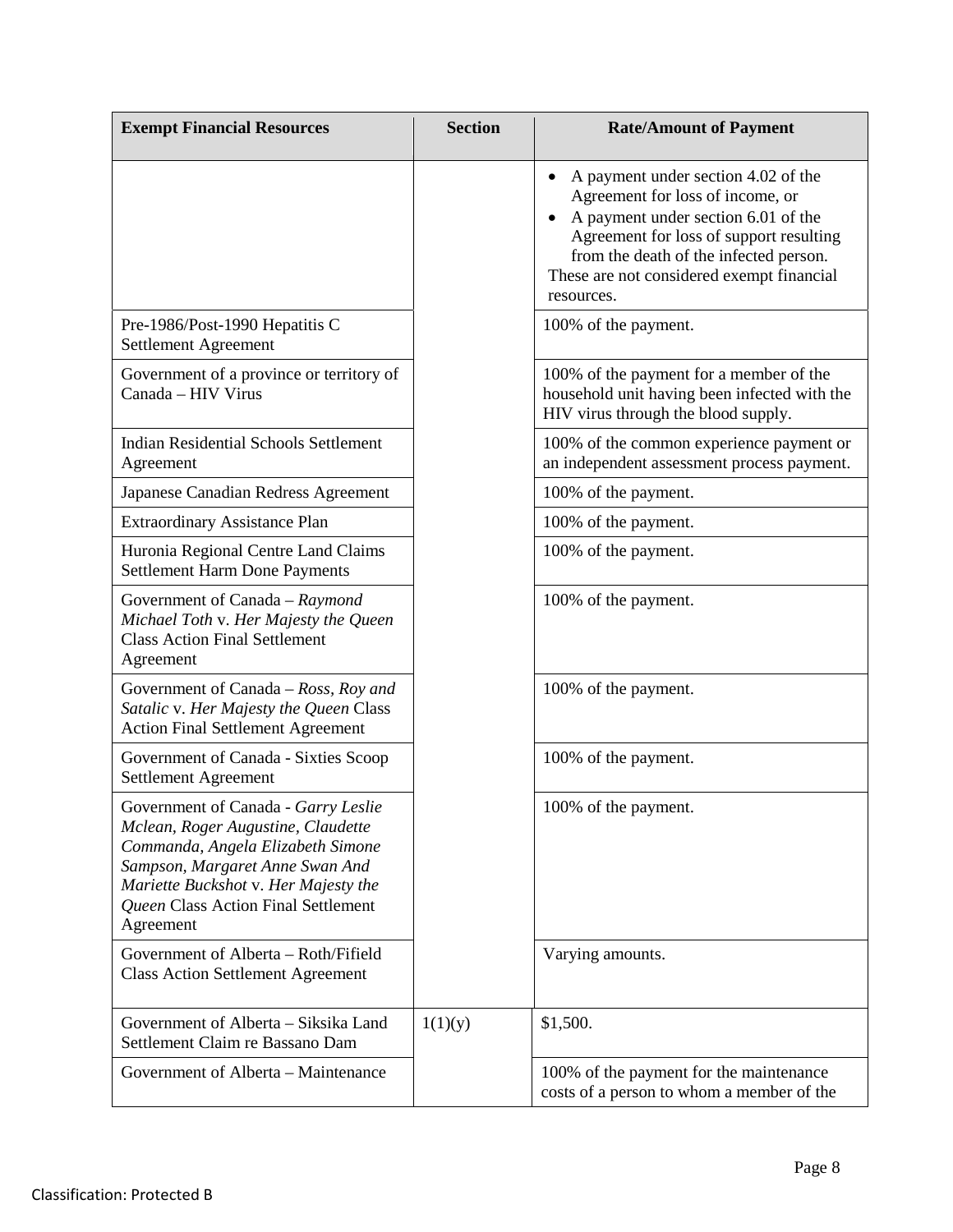| <b>Exempt Financial Resources</b>                                 | <b>Section</b> | <b>Rate/Amount of Payment</b>                                                                                                                                                                                                                                                                                                                                                                                                                                                                                                                                                                                                                                                                                                                                                                                            |
|-------------------------------------------------------------------|----------------|--------------------------------------------------------------------------------------------------------------------------------------------------------------------------------------------------------------------------------------------------------------------------------------------------------------------------------------------------------------------------------------------------------------------------------------------------------------------------------------------------------------------------------------------------------------------------------------------------------------------------------------------------------------------------------------------------------------------------------------------------------------------------------------------------------------------------|
|                                                                   |                | household unit is providing or is responsible<br>for providing care.                                                                                                                                                                                                                                                                                                                                                                                                                                                                                                                                                                                                                                                                                                                                                     |
| Government of Alberta - Emergency<br><b>Accommodation Program</b> |                | 100% of the Slave Lake Wildfire Relief<br>payment to persons subject to the mandatory<br>evacuation order issued by the Alberta<br><b>Emergency Management Agency in May</b><br>2011.                                                                                                                                                                                                                                                                                                                                                                                                                                                                                                                                                                                                                                    |
| Government of Alberta – Disaster<br><b>Recovery Program</b>       |                | 100% of Disaster Recovery Program<br>compensation made by the Government of<br>Alberta in accordance with section 4 of the<br>Disaster Recovery Regulation for the June<br>2013 floods.                                                                                                                                                                                                                                                                                                                                                                                                                                                                                                                                                                                                                                  |
| Government of Canada or Alberta - Part-<br>time Training          |                | 100% of the payment for part-time training<br>costs as follows:                                                                                                                                                                                                                                                                                                                                                                                                                                                                                                                                                                                                                                                                                                                                                          |
|                                                                   |                | If received by a member of an Expected to<br>Work or Working, or a Barriers to Full<br>Employment household unit, the funding as<br>follows:<br>Part-time Canada Student Loan<br>(Government of Canada);<br>Canada Student Grant for Part-time<br>$\bullet$<br>Studies (Government of Canada);<br><b>Canada Student Grant for Persons</b><br>$\bullet$<br>with Permanent Disabilities<br>(Government of Canada);<br><b>Canada Student Grant for Services</b><br>$\bullet$<br>and Equipment for Persons with<br><b>Permanent Disabilities (Government</b><br>of Canada);<br>Alberta Works Skills Investment<br>Bursary (Government of Alberta);<br>and<br>Alberta Part-time Bursary<br>$\bullet$<br>(Government of Alberta).<br>If received by a member of a full-time learner<br>household unit, the funding as follows: |
| Government of Canada or Alberta -                                 |                | Alberta Works Skills Investment Bursary<br>(Government of Alberta).<br>100% of the payment for Disability Related                                                                                                                                                                                                                                                                                                                                                                                                                                                                                                                                                                                                                                                                                                        |
| <b>Disability Related Employment Supports</b><br>and/or Services  |                | Employment Supports and/or services to<br>assist Albertans with disabilities to access full<br>or part-time training and/or employment as<br>follows:                                                                                                                                                                                                                                                                                                                                                                                                                                                                                                                                                                                                                                                                    |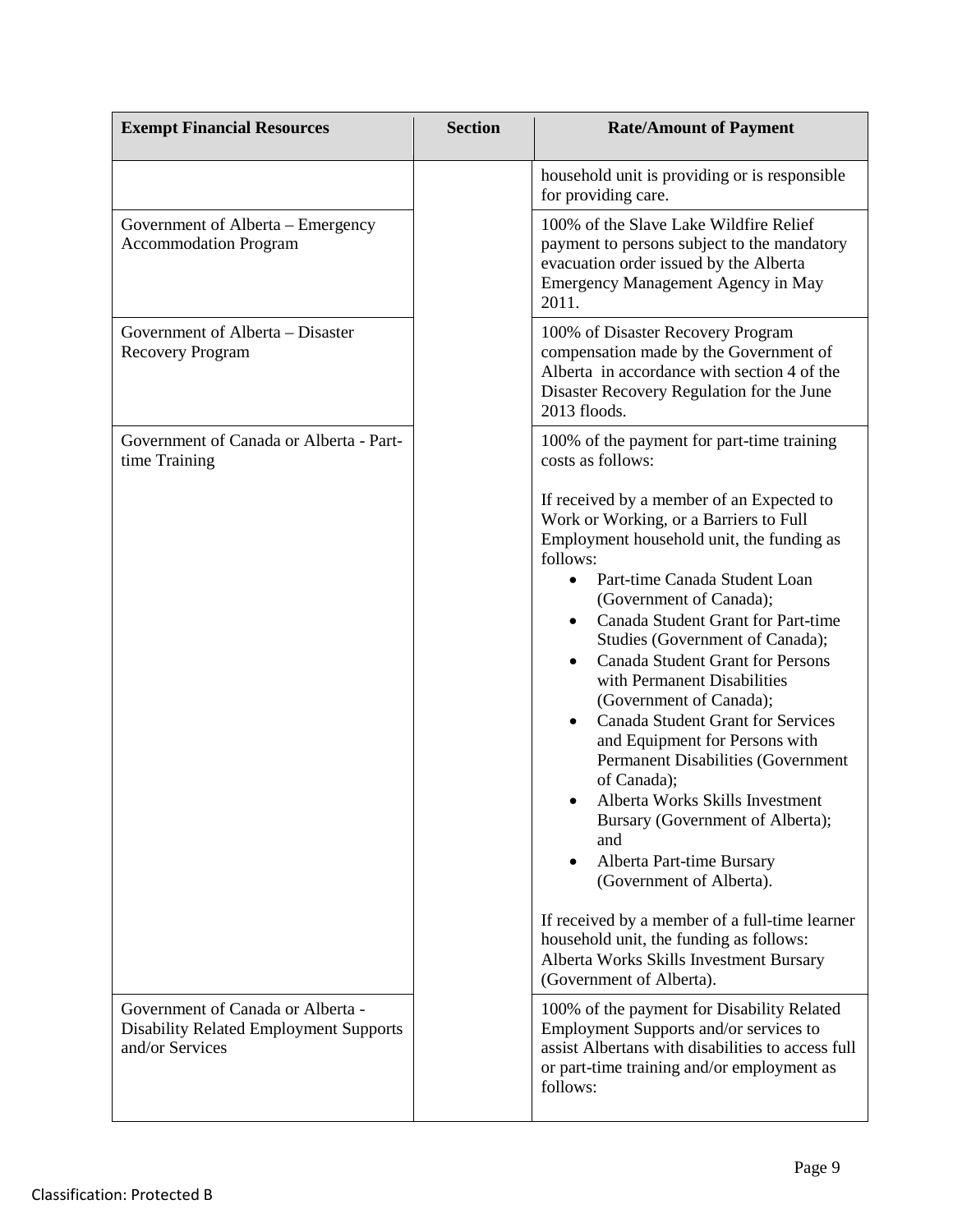| <b>Exempt Financial Resources</b>                                            | <b>Section</b> | <b>Rate/Amount of Payment</b>                                                                                                                                                                                                                                                                                                                                                |
|------------------------------------------------------------------------------|----------------|------------------------------------------------------------------------------------------------------------------------------------------------------------------------------------------------------------------------------------------------------------------------------------------------------------------------------------------------------------------------------|
|                                                                              |                | If received by a member of an Expected to<br>Work or Working, or a Barriers to Full<br>Employment household unit, to:<br>Attend any Department-funded full or<br>part-time training programs; and<br>Obtain employment.<br>If received by a member of a full-time learner<br>household unit, to:<br>Attend any Department-funded full or<br>part-time training programs; and |
|                                                                              |                | Obtain employment.<br>٠                                                                                                                                                                                                                                                                                                                                                      |
| Government of Alberta - Alberta Child<br>and Family Benefit payments         |                | 100% of the payment                                                                                                                                                                                                                                                                                                                                                          |
| Government of Canada - Canada<br><b>Workers Benefit</b>                      |                | 100% of the payment                                                                                                                                                                                                                                                                                                                                                          |
| Government of Canada - Canada<br><b>Emergency Response Benefit</b>           |                | 100% of the payment                                                                                                                                                                                                                                                                                                                                                          |
| Government of Canada – Canada<br><b>Emergency Student Benefit</b>            |                | 100% of the payment                                                                                                                                                                                                                                                                                                                                                          |
| Government of Canada - COVID-19<br>one-time disability payment (2020)        |                | 100% of the payment                                                                                                                                                                                                                                                                                                                                                          |
| Canada Recovery Benefit (CRB)                                                |                | The first \$100 of monthly income received by<br>a full-time learner member                                                                                                                                                                                                                                                                                                  |
| Canada Recovery Sickness Benefit<br>(CRSB)                                   |                | The first \$100 of monthly income received by<br>a full-time learner member                                                                                                                                                                                                                                                                                                  |
| Canada Recovery Caregiving Benefit<br>(CRCB)                                 |                | The first \$100 of monthly income received by<br>a full-time learner member                                                                                                                                                                                                                                                                                                  |
| Government of Alberta - Heroes' Fund                                         |                | 100% of the payment                                                                                                                                                                                                                                                                                                                                                          |
| Government of Alberta - COVID self-<br>isolation payment                     |                | 100% of the payment                                                                                                                                                                                                                                                                                                                                                          |
| Government of Alberta – Critical<br>Worker Benefit                           |                | 100% of the payment                                                                                                                                                                                                                                                                                                                                                          |
| Government of Canada - Memorial<br><b>Grant Program for First Responders</b> |                | 100% of the payment                                                                                                                                                                                                                                                                                                                                                          |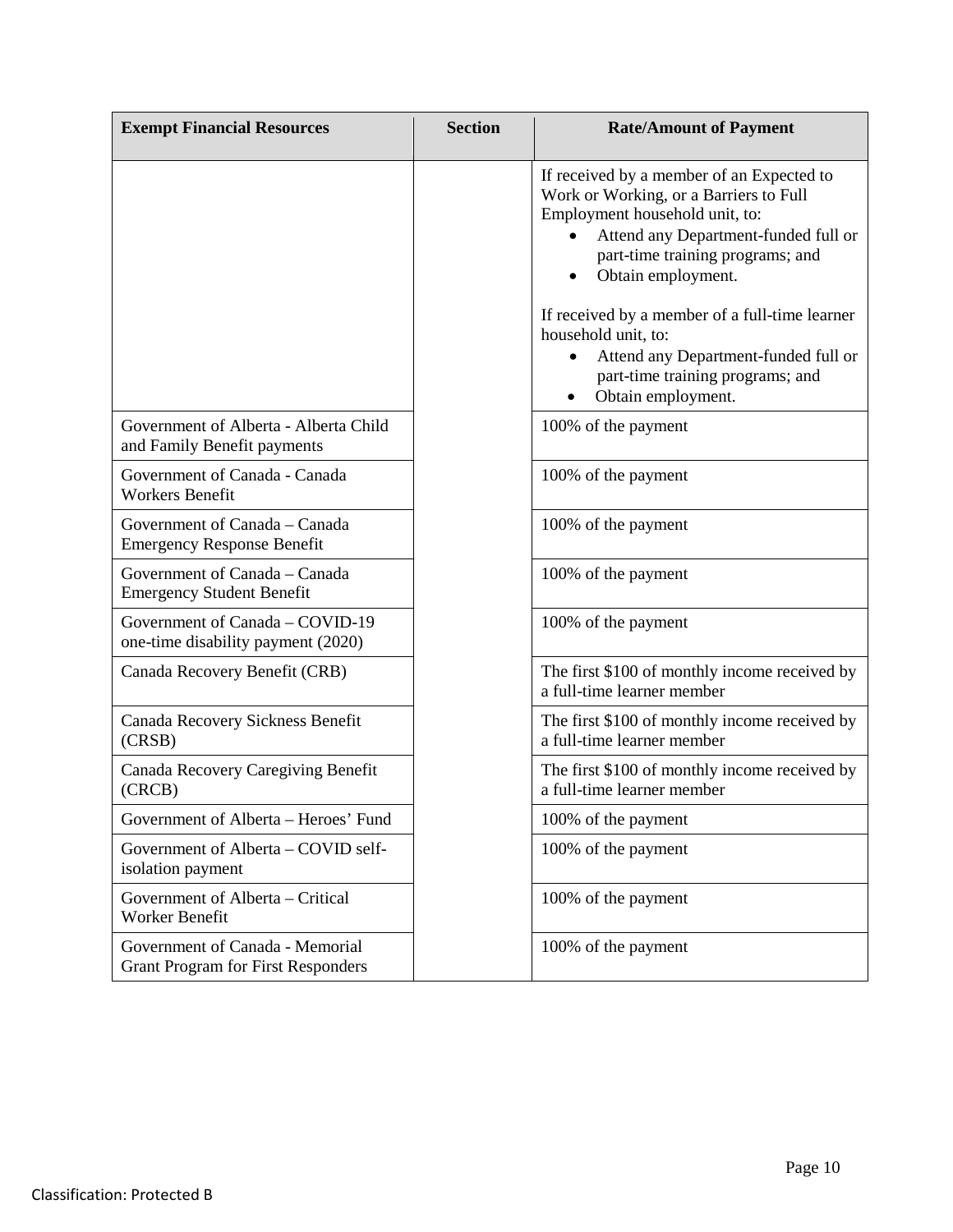# **APPENDIX C**

#### **Income Support, Training and Health Benefits Regulation Schedule 3 – Excess of Certain Assets (Learners)**

| <b>Excess of Certain Assets</b>    | <b>Section</b> | Rate                   |
|------------------------------------|----------------|------------------------|
| Registered Retirement Savings Plan | 1(b)           | \$100,000 of holdings. |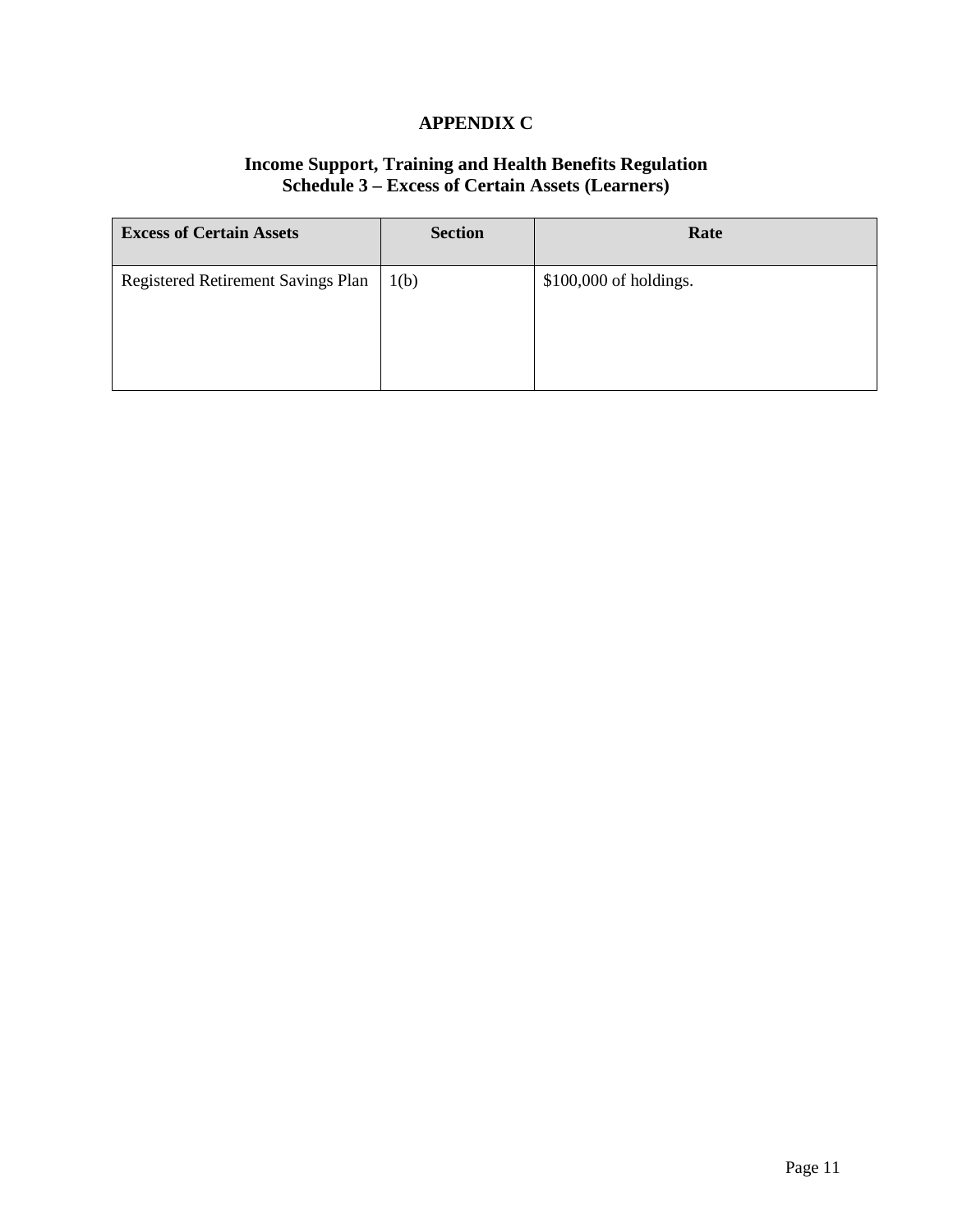# **APPENDIX D**

#### **Income Support, Training and Health Benefits Regulation Schedule 4 – Supplementary Income Support**

| <b>Supplementary Income</b><br><b>Support Payment or</b><br><b>Allowance</b> | <b>Section</b>   | Rate                                                                                                                                                                                                                                                                                                                                                                                                                                                                                         |
|------------------------------------------------------------------------------|------------------|----------------------------------------------------------------------------------------------------------------------------------------------------------------------------------------------------------------------------------------------------------------------------------------------------------------------------------------------------------------------------------------------------------------------------------------------------------------------------------------------|
| Handicap                                                                     | $\overline{2}$   | \$179/month.                                                                                                                                                                                                                                                                                                                                                                                                                                                                                 |
| Special Transportation and<br>Travel                                         | 6(2)(a)          | The most economical and reasonable means of travel:<br>Actual cost of public transportation;<br>$\bullet$<br>\$0.13 per kilometer for use of a personal vehicle;<br>$\bullet$<br>Actual cost of taxi fare.                                                                                                                                                                                                                                                                                   |
|                                                                              | 6(2)(b)          | Food: \$11/day for an adult member and \$6/day for a child.                                                                                                                                                                                                                                                                                                                                                                                                                                  |
| <b>Training Transportation</b>                                               | $\tau$           | \$0.13 per kilometer.                                                                                                                                                                                                                                                                                                                                                                                                                                                                        |
| <b>Additional Shelter</b>                                                    | $8(a)$ and $(b)$ | Maximum of \$307/month.                                                                                                                                                                                                                                                                                                                                                                                                                                                                      |
|                                                                              | 8(c)             | Maximum of \$307/month for a period that does not<br>exceed the greater of:<br>three months, or<br>the length of the full-time learner member's training<br>period.<br>The Director may renew an amount under this section for<br>subsequent three month periods if the Director is satisfied<br>the conditions continue to exist.                                                                                                                                                           |
| <b>Isolated Community</b>                                                    | 9                | \$41/month.                                                                                                                                                                                                                                                                                                                                                                                                                                                                                  |
| <b>High Cost Community</b>                                                   | 10               | Full-time EI and Non-EI learner household units residing<br>in Fort McMurray - Maximum of \$307/month.                                                                                                                                                                                                                                                                                                                                                                                       |
| Housing - Apprentice                                                         | 11               | Mortgage: singles/couples with no children or single<br>parents/couples with children residing in:<br>Fort McMurray – Maximum of \$900/month;<br>Calgary/Grande Prairie – Maximum of \$900/month;<br>Elsewhere in Alberta including Edmonton and<br>٠<br>excluding Fort McMurray, Calgary, Grande Prairie -<br>Maximum of \$900/month;<br>Rent: singles/couples with no children residing in:<br>Fort McMurray – Maximum of \$900/month;<br>Calgary/Grande Prairie - Maximum of \$500/month; |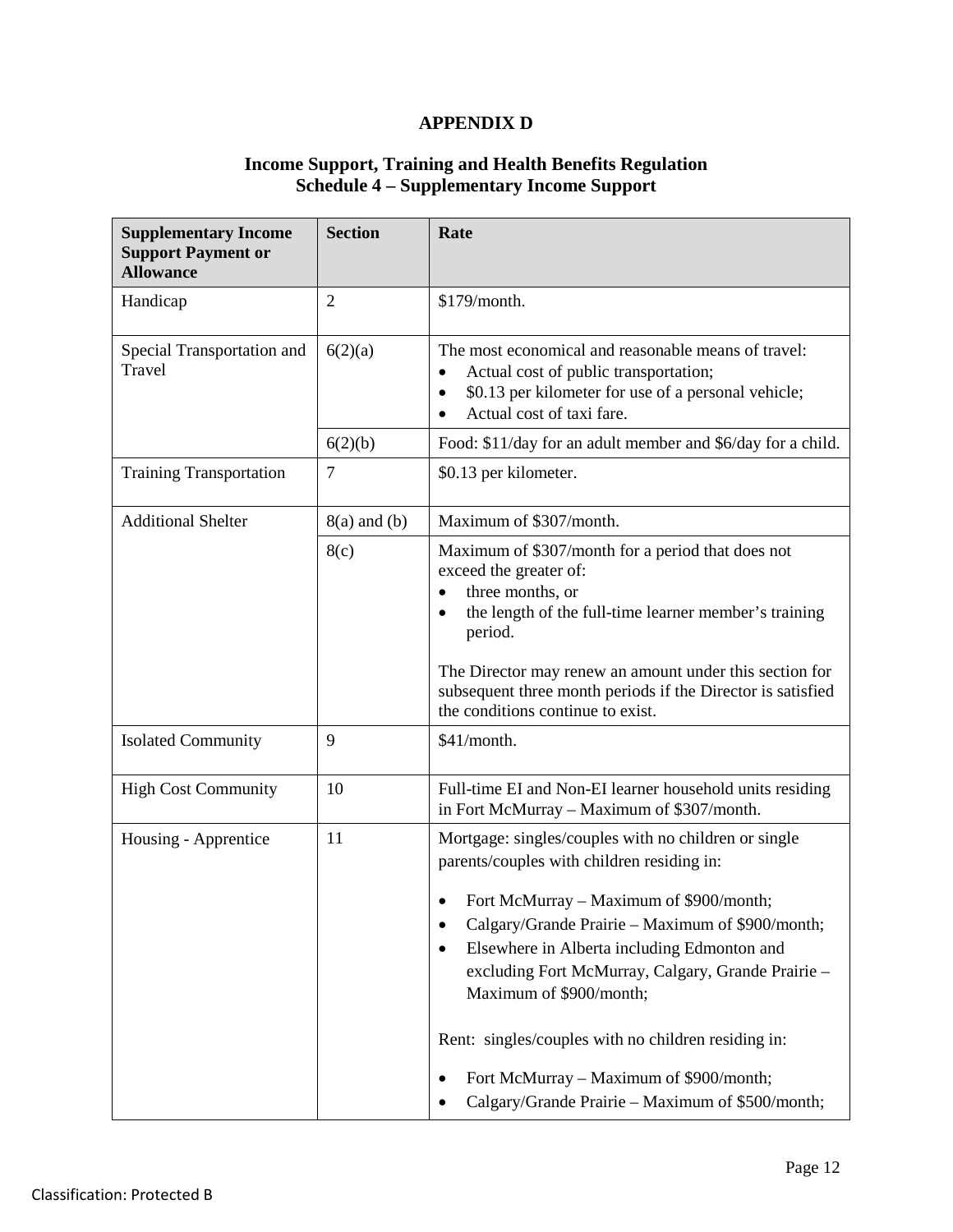| <b>Supplementary Income</b><br><b>Support Payment or</b><br><b>Allowance</b> | <b>Section</b>       | Rate                                                                                                                                                                                                                                                                                                                             |
|------------------------------------------------------------------------------|----------------------|----------------------------------------------------------------------------------------------------------------------------------------------------------------------------------------------------------------------------------------------------------------------------------------------------------------------------------|
|                                                                              |                      | Elsewhere in Alberta including Edmonton and<br>excluding Fort McMurray, Calgary, Grande Prairie -<br>Maximum of \$400/month;                                                                                                                                                                                                     |
|                                                                              |                      | Rent: single parents/couples with children residing in                                                                                                                                                                                                                                                                           |
|                                                                              |                      | Fort McMurray – Maximum of \$1200/month;<br>$\bullet$<br>Calgary/Grande Prairie - Maximum of \$700/month;<br>Elsewhere in Alberta including Edmonton and excluding<br>Fort McMurray, Calgary, Grande Prairie - Maximum of<br>\$600/month.                                                                                        |
| Temporary<br>Accommodation -<br>Apprentice                                   | 12                   | Accommodation: \$610/month;<br>$\bullet$<br>Travel: \$0.12 per kilometer.<br>$\bullet$                                                                                                                                                                                                                                           |
| Relocation                                                                   | 13                   | Actual costs of the move.                                                                                                                                                                                                                                                                                                        |
| Household Start-up -<br><b>Institution or Abuse</b>                          | 14(1)                | Up to $$1,021$ . Issued only once in the lifetime of the<br>applicant or recipient.                                                                                                                                                                                                                                              |
|                                                                              | 14(2)                | \$1,021 for the cost of establishing a new principal<br>$\bullet$<br>residence; and<br>Actual costs of a damage deposit up to a maximum<br>$\bullet$<br>amount which is equivalent to the applicable core<br>shelter payment for that household unit.                                                                            |
| Employment training and<br>transition support                                | 15(1)                | Maximum of \$511 per calendar year for the following<br>costs:<br>associated with training or employment;<br>$\bullet$<br>associated with operating a vehicle;<br>$\bullet$<br>for transportation;<br>$\bullet$<br>for other goods and/or services that are essential for<br>$\bullet$<br>training or employment.                |
| <b>Employment Training and</b><br>Transition Support -<br>Travel             | $15(2)$ and<br>15(3) | Actual cost of public transportation<br>\$0.13/ kilometre mileage rate<br>Actual cost of taxi fare                                                                                                                                                                                                                               |
| Child Care                                                                   | 16                   | for child care provided by a relative, the actual cost up<br>$\bullet$<br>to a maximum of \$154/month per dependent child;<br>for other private child care, the actual child care costs<br>$\bullet$<br>up to a maximum of \$5/hour for the first child plus<br>\$2/hour for each additional child to a maximum of<br>\$11/hour. |
| Natal and Adoptive Needs                                                     | 17                   | \$256/child.                                                                                                                                                                                                                                                                                                                     |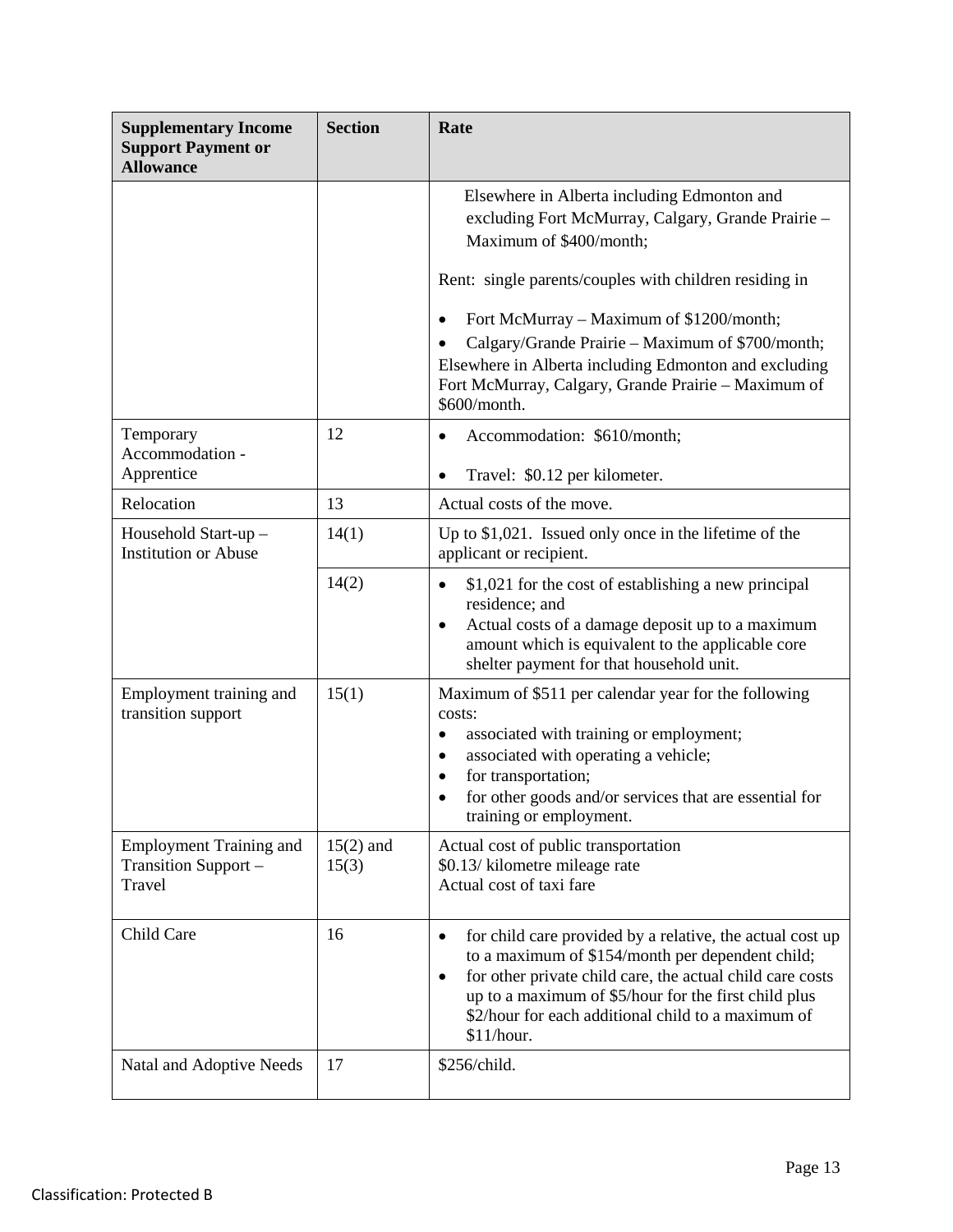| <b>Supplementary Income</b><br><b>Support Payment or</b><br><b>Allowance</b> | <b>Section</b> | Rate                                                                                                                              |                                                                                       |                                                 |
|------------------------------------------------------------------------------|----------------|-----------------------------------------------------------------------------------------------------------------------------------|---------------------------------------------------------------------------------------|-------------------------------------------------|
| <b>Registered Education</b><br>Savings Plan                                  | 18(a)          | \$100.                                                                                                                            |                                                                                       |                                                 |
| Child School Expense                                                         | 19             | \$52 a year per child in kindergarten;<br>$\bullet$<br>$\bullet$<br>$\bullet$                                                     | \$103 a year per child in grades 1 to 6;<br>\$179 a year per child in grades 7 to 12. |                                                 |
| <b>Abusive Situation</b>                                                     | 20             | Telephone Service: \$31/month;<br>$\bullet$<br>Transportation: \$62/month.<br>$\bullet$                                           |                                                                                       |                                                 |
| <b>Special Diet</b>                                                          | 21             |                                                                                                                                   |                                                                                       |                                                 |
|                                                                              |                | <b>Special Diet</b>                                                                                                               | <b>Not Provided in</b><br><b>Combination</b><br>With                                  | <b>Monthly</b><br><b>Rate/Adult</b><br>or Child |
|                                                                              |                | Low Sodium                                                                                                                        |                                                                                       | \$21                                            |
|                                                                              |                | Low Cholesterol or                                                                                                                |                                                                                       | \$21                                            |
|                                                                              |                | Low Fat                                                                                                                           |                                                                                       |                                                 |
|                                                                              |                | <b>High Fiber</b>                                                                                                                 |                                                                                       | \$21                                            |
|                                                                              |                | <b>High Calcium</b>                                                                                                               |                                                                                       | \$21                                            |
|                                                                              |                | <b>High Protein</b>                                                                                                               |                                                                                       | \$21                                            |
|                                                                              |                | <b>Lactose Free</b>                                                                                                               | Milk Free                                                                             | \$21                                            |
|                                                                              |                | Low or High                                                                                                                       |                                                                                       | \$21                                            |
|                                                                              |                | Potassium                                                                                                                         |                                                                                       |                                                 |
|                                                                              |                | Baby's needs -                                                                                                                    |                                                                                       | \$26                                            |
|                                                                              |                | Pregnancy                                                                                                                         |                                                                                       |                                                 |
|                                                                              |                | Baby's needs -                                                                                                                    |                                                                                       | \$31                                            |
|                                                                              |                | Breastfeeding                                                                                                                     |                                                                                       |                                                 |
|                                                                              |                | mother) of baby up                                                                                                                |                                                                                       |                                                 |
|                                                                              |                | to 12 months old)                                                                                                                 |                                                                                       |                                                 |
|                                                                              |                | Baby's needs -<br>Infant formula                                                                                                  |                                                                                       | Up to \$205                                     |
|                                                                              |                |                                                                                                                                   |                                                                                       | \$37                                            |
|                                                                              |                | High Calorie (over<br>2,500)                                                                                                      |                                                                                       |                                                 |
|                                                                              |                | HIV/AIDS or                                                                                                                       |                                                                                       | \$37                                            |
|                                                                              |                | Hepatitis C                                                                                                                       |                                                                                       |                                                 |
|                                                                              |                | Diabetic or Heart                                                                                                                 |                                                                                       | \$41                                            |
|                                                                              |                | Healthy                                                                                                                           |                                                                                       |                                                 |
|                                                                              |                | Milk Free                                                                                                                         | <b>Lactose Free</b>                                                                   | \$52                                            |
|                                                                              |                | Celiac or Gluten                                                                                                                  |                                                                                       | \$82                                            |
|                                                                              |                | Free                                                                                                                              |                                                                                       |                                                 |
|                                                                              |                | Renal Failure or                                                                                                                  |                                                                                       | \$113                                           |
|                                                                              |                | Insufficiency                                                                                                                     |                                                                                       |                                                 |
|                                                                              |                | If an individual requires more than one special diet, the<br>rates for both diets are issued, except in the diets noted<br>above. |                                                                                       |                                                 |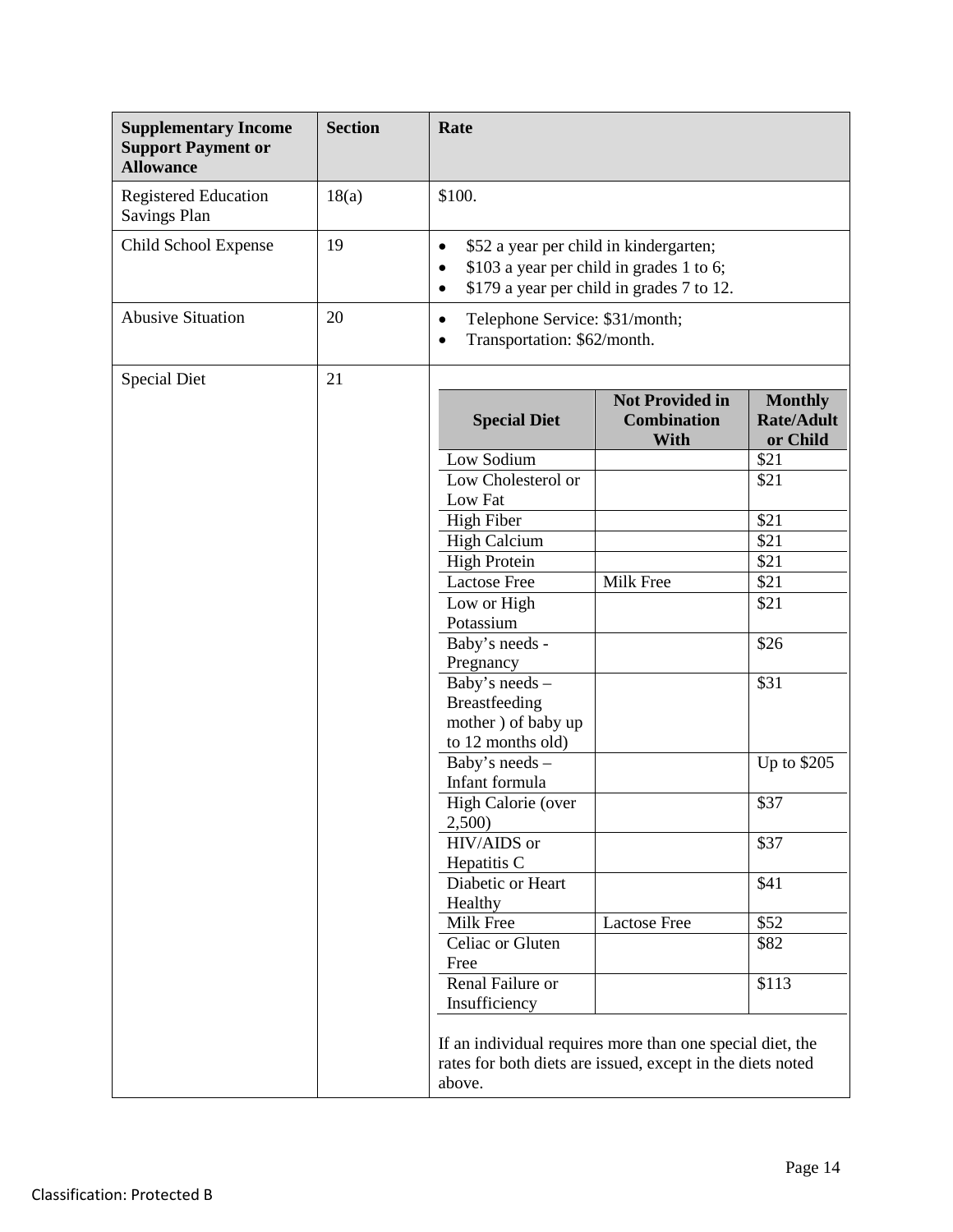| <b>Supplementary Income</b><br><b>Support Payment or</b><br><b>Allowance</b> | <b>Section</b> | Rate                                                                                                                                                                                                                                                                                                                                                                                                                                                                                                                                                                                                                                                                                                                                                                                                                                                                                                                                                                                                                                                                                                                                                                                                                                                                                                                                                                                                                                  |
|------------------------------------------------------------------------------|----------------|---------------------------------------------------------------------------------------------------------------------------------------------------------------------------------------------------------------------------------------------------------------------------------------------------------------------------------------------------------------------------------------------------------------------------------------------------------------------------------------------------------------------------------------------------------------------------------------------------------------------------------------------------------------------------------------------------------------------------------------------------------------------------------------------------------------------------------------------------------------------------------------------------------------------------------------------------------------------------------------------------------------------------------------------------------------------------------------------------------------------------------------------------------------------------------------------------------------------------------------------------------------------------------------------------------------------------------------------------------------------------------------------------------------------------------------|
| <b>Utility Access</b>                                                        | 23             | Actual costs.                                                                                                                                                                                                                                                                                                                                                                                                                                                                                                                                                                                                                                                                                                                                                                                                                                                                                                                                                                                                                                                                                                                                                                                                                                                                                                                                                                                                                         |
| <b>Income Tax</b>                                                            | 24             | Amount calculated by the Director.                                                                                                                                                                                                                                                                                                                                                                                                                                                                                                                                                                                                                                                                                                                                                                                                                                                                                                                                                                                                                                                                                                                                                                                                                                                                                                                                                                                                    |
| Emergency                                                                    | 26             | Replacement clothes<br>Maximum of \$219 for each adult member and \$164<br>for each dependent child in the household unit.<br>Food<br>\$11/day for an adult member and \$6/day for a<br>$\bullet$<br>dependent child where the individual is outside of the<br>community where he or she resides for more than a<br>24-hour period; or<br>\$23/month for each adult member in the household<br>$\bullet$<br>unit and \$15/month for each dependent child in the<br>household unit if they are within the community<br>where they reside.<br>Accommodation<br>Actual cost of reasonable accommodation as approved<br>$\bullet$<br>by the Director for up to two weeks or until alternate<br>accommodation is found.<br>Rental Arrears (unpaid rent that is not owing to extended<br>family)<br>Actual cost of rental arrears to a maximum of:<br>$\bullet$<br>\$1,021, if the household unit has dependent<br>$\circ$<br>children, or<br>\$358, if the household unit does not have<br>O<br>dependent children.<br>Damage Deposit (if one has not been provided to the<br>household unit in the previous three years for a purpose<br>other than escaping abuse)<br>Actual cost of a damage deposit to a maximum of:<br>$\bullet$<br>\$1,021, if the household unit has dependent<br>$\circ$<br>children, or<br>\$358, if the household unit does not have<br>$\circ$<br>dependent children.<br>Utility Bills (unpaid)<br>Actual cost. |